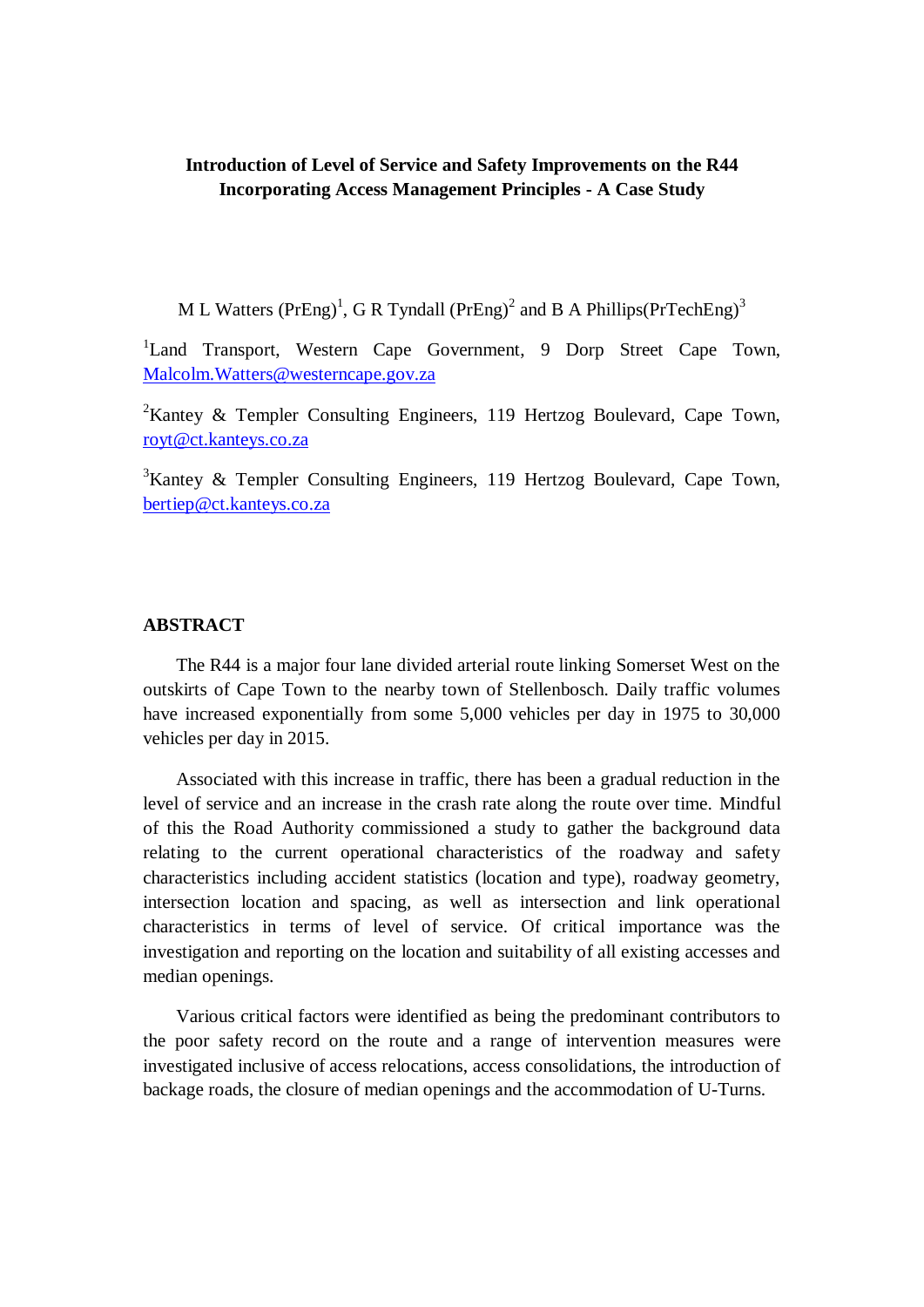Proposed measures include closure of all the median openings and accommodation of U-Turns by means of roundabout interchanges where vehicle conflicts are reduced substantially and pedestrians, bicycles and public transport is accommodated more effectively. Alternative intersection arrangements varying from stop-control to traffic signals to roundabouts to interchanges were rigorously evaluated at key intersections on the route.

An extensive public participation exercise was embarked upon as part of the process required in order to obtain environmental authorisation of the proposed improvements. A detailed economic analysis was undertaken as part of this exercise in terms of which of the cost-benefit ratios of the various alternative proposed improvements were determined. Multivariate analysis of the benefits and cost in terms of average delay, accident reduction and air quality was used to evaluate the overall performance of the proposed scheme. The results indicate that the implementation of the project would be considered a robust economic deployment of public funding.

The paper provides an insight into the abovementioned background, the investigations and findings as well as the recommended scheme improvements.

### **INTRODUCTION**

The R44 is a strategic mobility link in the form of a dual carriageway linking the metropolitan region of Somerset West in the south to the town of Stellenbosch in the north. The road is a Class 2 Primary Arterial with two 3.7m lanes per direction with surfaced shoulders 2m wide and a 10m wide median. The posted speed limit is 100km/h reducing to 80km/h at signalised intersections.

The roadside environment is mostly semi-rural in character with numerous farm accesses and median openings along the length of the route. Development pressures along the route and in the secondary study area via side roads have naturally increased over the years and many new developments and land uses have been approved.

The R44 carries large volumes of traffic between origin and destination and is recorded at 30,000 vpd at the Eikendal permanent counting station on the route. Traffic growth is in the order of 4% per annum and the high levels of congestion experienced in the peak periods have caused driver frustration and resulting in delays, queuing and decrease in levels of service (LOS). The directional split is 80:20 representing a strong commuter pattern between Stellenbosch and Somerset West.

An important issue that was established at the outset of the project was the basic function of the corridor and its relative importance in the overall Provincial road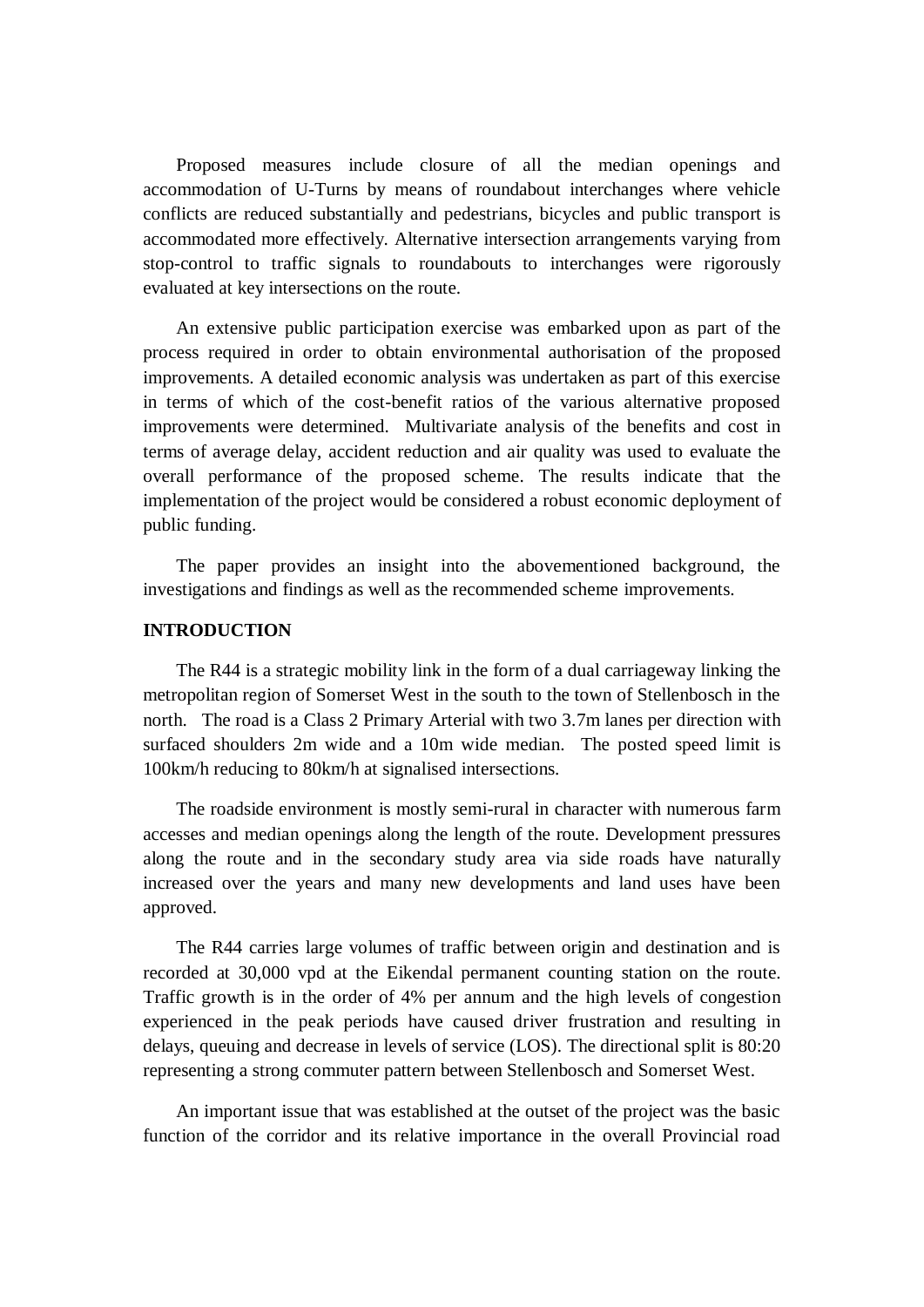network. The Provincial Government identified the route as a strategic mobility corridor in a preceding study and as such is pursuant on maintaining this status.

There are a significant number of crashes taking place on the route and therefore road safety is a growing concern of the Road Authority and the general public. The problem and inherent risk relates to the numerous direct property accesses most of which have corresponding median openings. Consequently the speed differentials of turning and through volumes and conflicting movements result in frequent crashes.

## **Problem Statement**

The study area being predominantly semi-rural in character and agricultural with numerous vineyards and farm stalls has resulted in many direct property accesses (driveways) onto the R44 with median openings at several locations along the road. These median openings are known to present considerable risk from a traffic safety point of view as the slower moving right turning vehicles need to negotiate both carriageways and merge with vehicles on the road travelling at high speeds. This is particularly attributable to the high traffic volumes on the mainline of the R44. The vehicles turning right from the mainline need to decelerate in the fast lane and the following vehicles need to change lanes accordingly increasing the risk of crashes.

Figure 1 shows the frequency of driveways and the numerous corresponding median openings between Winery Road and Annandale Road.



### **Figure 1: Existing median openings and intersections**

In terms of access management it is important to make the following statements which reinforce the need for intervention in the abovementioned access management problem.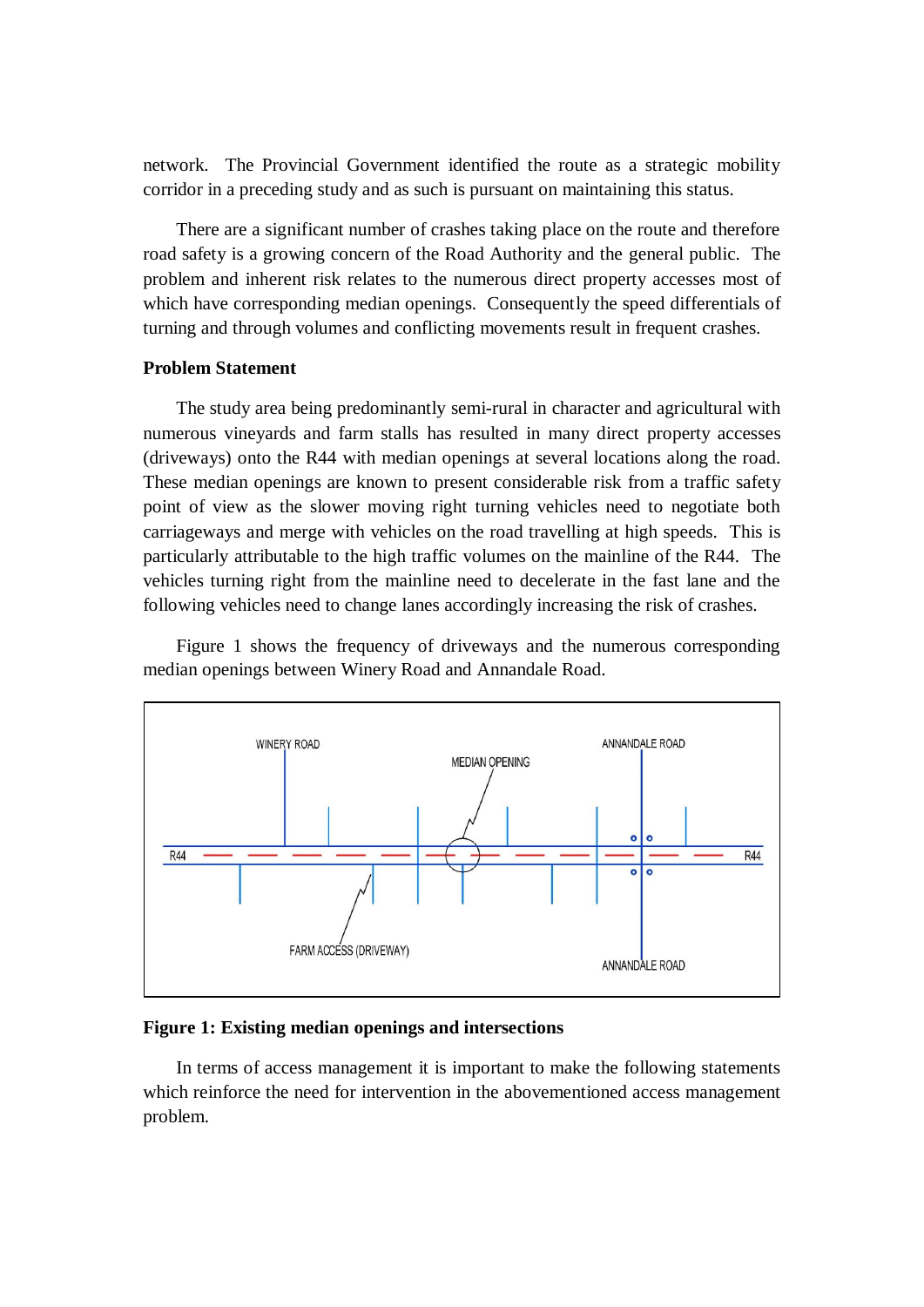- 1. An important access management principle to recognise is that a driveway is an intersection with numerous turning movements increasing the risk of collision.
- 2. A driveway or access is therefore a high conflict turning movement environment with significant speed differentials.
- 3. Frequently spaced driveways tend to result in overlapping spheres of influence which increase the risk of crashes.

#### **Aim of the paper**

The paper aims to explore the road authorities intention is to close all the median openings and accommodate the resulting U-Turn requirements by providing U-Turn opportunities at strategic locations along the route along with roundabout interchanges replacing signalised and stop controlled intersections as the volumes of commuter traffic exceeds the limit state of at-grade solutions.

The aim of the paper is to show how by reducing in the number of accesses and closing the median openings, which in effect manages access far better from a road authority and road user perspective will improve road safety. The closure of all the median openings along the R44 requires an appropriate response in order to provide reasonable access to the adjacent land uses.

This paper aims to present the innovative solution to the problems experienced as well as the access management principles for improving LOS and safety on the R44 whilst maintaining mobility on the strategic route. The paper serves as a case study with a strong emphasis on access management.

## **Scope of Paper**

The project aims to close all of the medians on the R44 and to address access by means of grade separated roundabouts which facilitate U-Turns in a safe and effective manner. The operational characteristics of the grade separated roundabouts will protect the mobility function of the R44 and safely accommodate all turning movements whilst maintaining an acceptable LOS.

The through traffic is unimpeded and hence the LOS should improve along the route. The speed can be controlled by average speed over distance monitoring which is an integral part of the scheme.

With the closure of the median openings the direct property accesses becomes Left-In Left-Out (LILO) only driveways (RIRO in the USA) with fewer conflicting movements and hence concomitant safety benefits.

The median openings and accesses are effectively full accesses with 32 conflicting movements at each intersection. As soon as the median openings are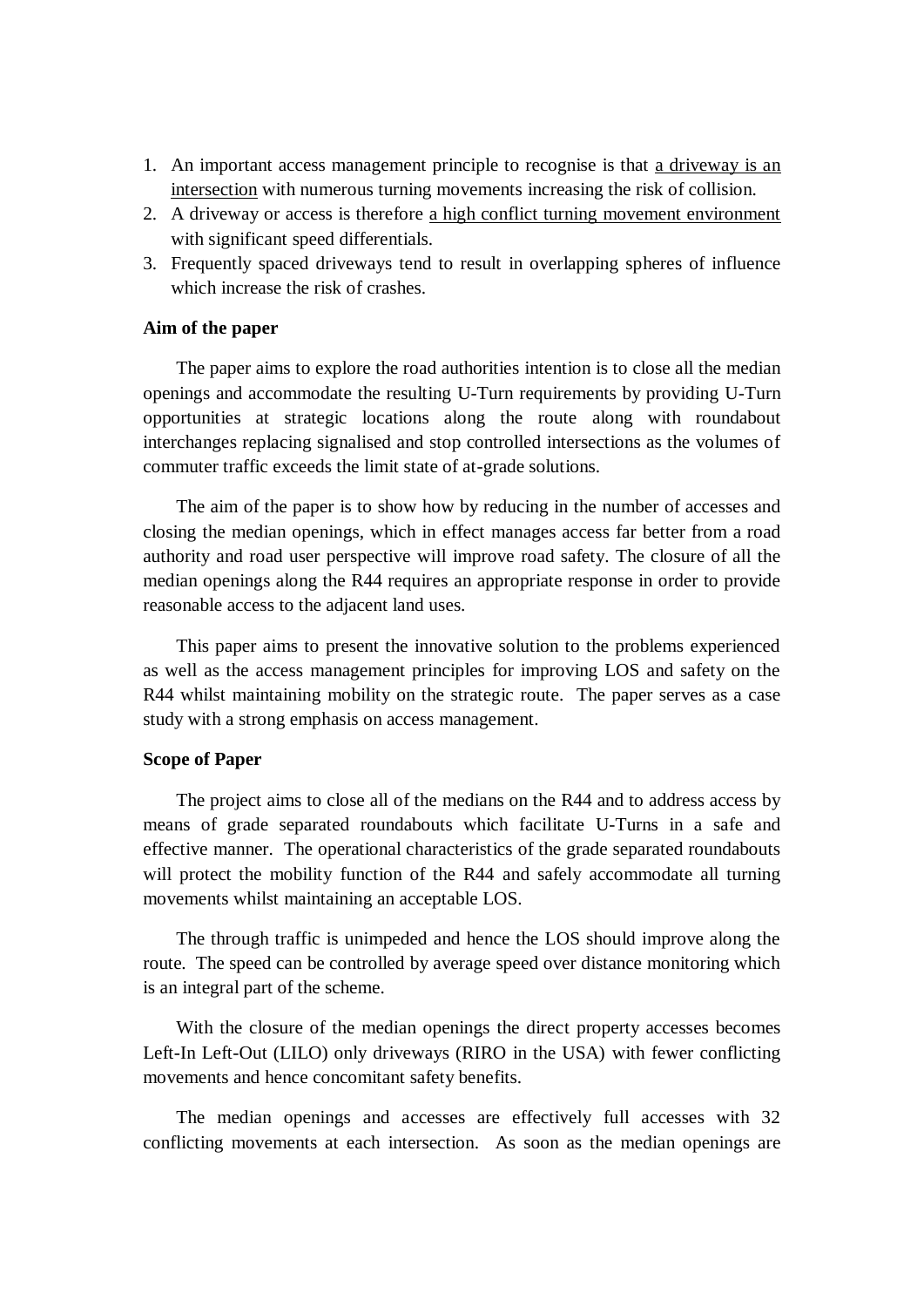closed you reduce the conflicting movements to four, which will result in a significant reduction in crashes on the R44.

Figure 2 shows the closed median regime with roundabout interchanges to manage U-Turns and access to properties on the opposite side of the R44.



## **Figure 2: Concept of the proposed closed medians and roundabout interchanges**

Of critical importance in order to obtain maximum benefit is the need to introduce the components as one overall holistic approach to the LOS and safety of the R44 as opposed to isolated piecemeal improvement approach.

## **Benefits of the project**

The benefits of the project are the maintenance of long term mobility of the strategic route between Somerset West and Stellenbosch and the access management of the numerous driveways that intersect directly with the R44.

The most important benefit or consequence of the scheme is the predicted safety improvement achieved by modifying certain key intersections to roundabout interchanges and the closure of all the median openings, in line with the principles of access management and thereby eliminating numerous conflicting movements that are currently taking place on the R44 with their associated safety hazards and high crash rates.

Figure 3 below shows the difference in the number of turning movements with the closed median regime as compared to that with the median openings. The conflict diagrams also apply where the number of conflicts can be significantly reduced by a factor of eight from thirty two potential conflicts to four conflicts.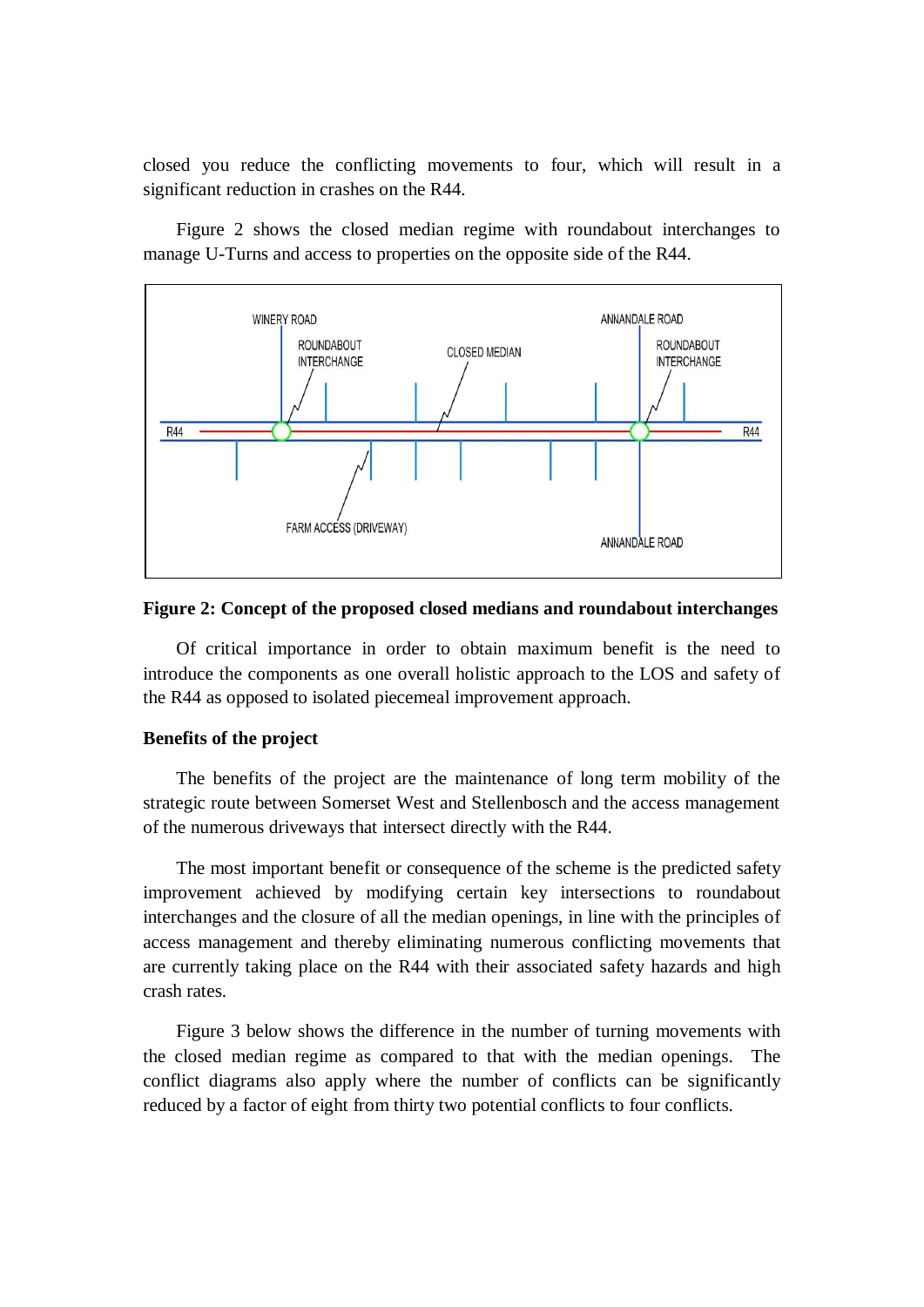

Figure 3: Comparison of turning movements of median treatments

# **Accident Statistics**

The crash rates were equated to crashes per annum at the access locations along the route. Table 1 which ranks the locations in terms of number of crashes per annum. It is interesting to note that the number of crashes at signalised intersections is far greater than at stop controlled intersections. This is probably due to the higher number of turning vehicles at signalised intersections and the usual problems of speeding and red light violation. The signals require a speed limit of 80km/h and this is not always adhered to within the general 100km/h speed limit of the route.

|               | km     | Intersection Type                  | Location                           | <b>Accident Type</b>     |                         |                                     | Accident   |
|---------------|--------|------------------------------------|------------------------------------|--------------------------|-------------------------|-------------------------------------|------------|
| <b>Access</b> |        |                                    |                                    | Fatal and                |                         | Property                            | number per |
| No.           |        |                                    |                                    | serious injury           | Minor injury            | damage only                         | year       |
|               |        |                                    |                                    |                          |                         |                                     |            |
| 42            | 31.200 | 3-leg signalised                   | Blaauwklippen                      | 1.1                      | O<br>6.3                | 28.0                                | 35.4       |
| 48            | 32.990 | 4-leg signalised                   | Van Reede                          | $1.1$ $\circ$            | 5.5                     | 24.8                                | 31.4       |
| 40            | 30.280 | 4-leg signalised                   | Teano                              | $1.1$ $\circlearrowleft$ | 5.4                     | 24.5                                | 31.0       |
| 39            | 29.600 | 4-leg signalised                   | Webersvallei                       | $1.1$ $\odot$<br>D.      | $5.3$ <sup>O</sup>      | 22.4                                | 28.8       |
| 46            | 32.010 | 3-leg signalised                   | Trumali                            | 1.1<br>D.                | Θ<br>$5.3$ <sup>O</sup> | 20.5                                | 26.9       |
| 23            | 26.590 | 4-leg signalised                   | Annandale                          | 0.9 <sub>C</sub>         | $4.5$ $\bigcirc$        | 19.2                                | 24.6       |
|               |        | Multilane divided roadway sections | <b>Stellenbosch Square section</b> | 2.0()                    | 6.7                     | O<br>12.3                           | 21.0       |
|               |        | Multilane divided roadway sections | <b>Parmalat section</b>            | 1.3                      | 4.3                     | 8.1                                 | O<br>13.7  |
| 5             | 21.960 | 4-leg stop controlled              | Bredell / Klein Helderberg Road    | 0.4<br>3                 | 4.0                     | $4.8$ <sup><math>\circ</math></sup> | 9.2        |
|               |        | Multilane divided roadway sections | From Winery Road south             | 0.9 <sub>°</sub>         | 2.9                     | O<br>5.2                            | O<br>9.0   |
| 11            | 23.380 | 3-leg stop controlled              | <b>Winery Road</b>                 | 0.7                      | 2.9                     | 3.2                                 | Θ<br>6.8   |
|               |        | Multilane divided roadway sections | <b>Golf Course section</b>         | 0.6                      | 2.0                     | 3.6                                 | O<br>6.2   |
| 9             | 22.780 | 3-leg stop controlled              | Nooitgedacht Sondans               | 0.7                      | 2.5                     | 2.7                                 | G<br>5.9   |
| 28            | 27.150 | 3-leg stop controlled              | Stellenrust                        | 0.7                      | 2.4                     | 2.8()                               | 5.9        |
| 44            | 31.720 | 4-leg stop controlled              | Paradyskloof                       | 0.2                      | 2.2                     | 3.1                                 | G<br>5.5   |
| 30            | 27.980 | 3-leg stop controlled              | Jatan Farm                         | 0.6                      | 2.2                     | 2.6                                 | G<br>5.4   |
| 34            | 28.490 | 3-leg stop controlled              | Drie Lande Farm                    | 0.6                      | 2.0                     | 2.4                                 | G<br>5.0   |
|               |        | Multilane divided roadway sections | <b>Before Jamestown</b>            | 0.5                      | 1.6                     | 2.9                                 | O<br>5.0   |
| 15            | 24.680 | 3-leg stop controlled              | <b>Eikendal Farm</b>               | 0.6                      | 2.0                     | 2.3                                 | 4.9        |
| 16            | 25.400 | 3-leg stop controlled              | Sommerbosch Farm                   | 0.6IC                    | 2.0                     | 2.3                                 | 4.9        |
| 12            | 23.960 | 3-leg stop controlled              | Sweetwell Farm                     | 0.6                      | 2.0                     | $2.3\degree$                        | 4.9        |
| 10            | 23.190 | 3-leg stop controlled              | <b>Avontuur Farm</b>               | 0.5                      | 1.9 <sub>C</sub><br>C   | 2.2                                 | 4.6        |
|               |        | 3-leg stop controlled              | Stonewall Farm                     | 0.5                      | 1.9 <sup>°</sup>        | $2.2\degree$                        | 4.6        |
| 37            |        | 3-leg stop controlled              | Cemetry                            | 0.5                      | 1.7<br>С                | $2.2\text{C}$                       | 4.4        |
| 25            | 26.670 | 3-leg stop controlled              | De Wilge Farm                      | 0.5<br>IJ                | 1.8<br>C                | 2.1<br>Ю                            | 4.4<br>U   |
| 29            | 27.650 | 3-leg stop controlled              | Aerodome                           | 0.4<br>J                 | 1.5                     | 1.9 C<br>O                          | 3.8        |
| 33            |        | 4-leg stop controlled              | Kleinbosch Farm                    | 0.1<br>J                 | 1.3                     | 2.0                                 | 3.4        |
| 17            | 25.510 | 4-leg stop controlled              | <b>Rosenview Farm</b>              | 0.1                      | 1.3                     | 2.0                                 | 3.4        |
| 35            | 28.850 | 4-leg stop controlled              | Uitsig Farm                        | 0.1                      | 1.3                     | 2.0                                 | 3.4        |
|               |        | 4-leg stop controlled              | Roulou / Mooiberge Farmstall       | 0.1                      | 1.2                     | 1.9<br>C                            | 3.2        |
| 13            | 24.620 | 4-leg stop controlled              | <b>Eikendal Road</b>               | 0.1                      | 0.9                     | 1.6<br>Ю                            | 2.6        |
| 19            | 26.090 | 3-leg stop controlled              | Klein Schuur Farm                  | 0.2                      | 0.7                     | 1.1                                 | 2.0        |
|               |        |                                    | Total                              | 20.5                     | 89.5                    | 221.2                               | 331.2      |

**Table 1 Accident Statistics on the route**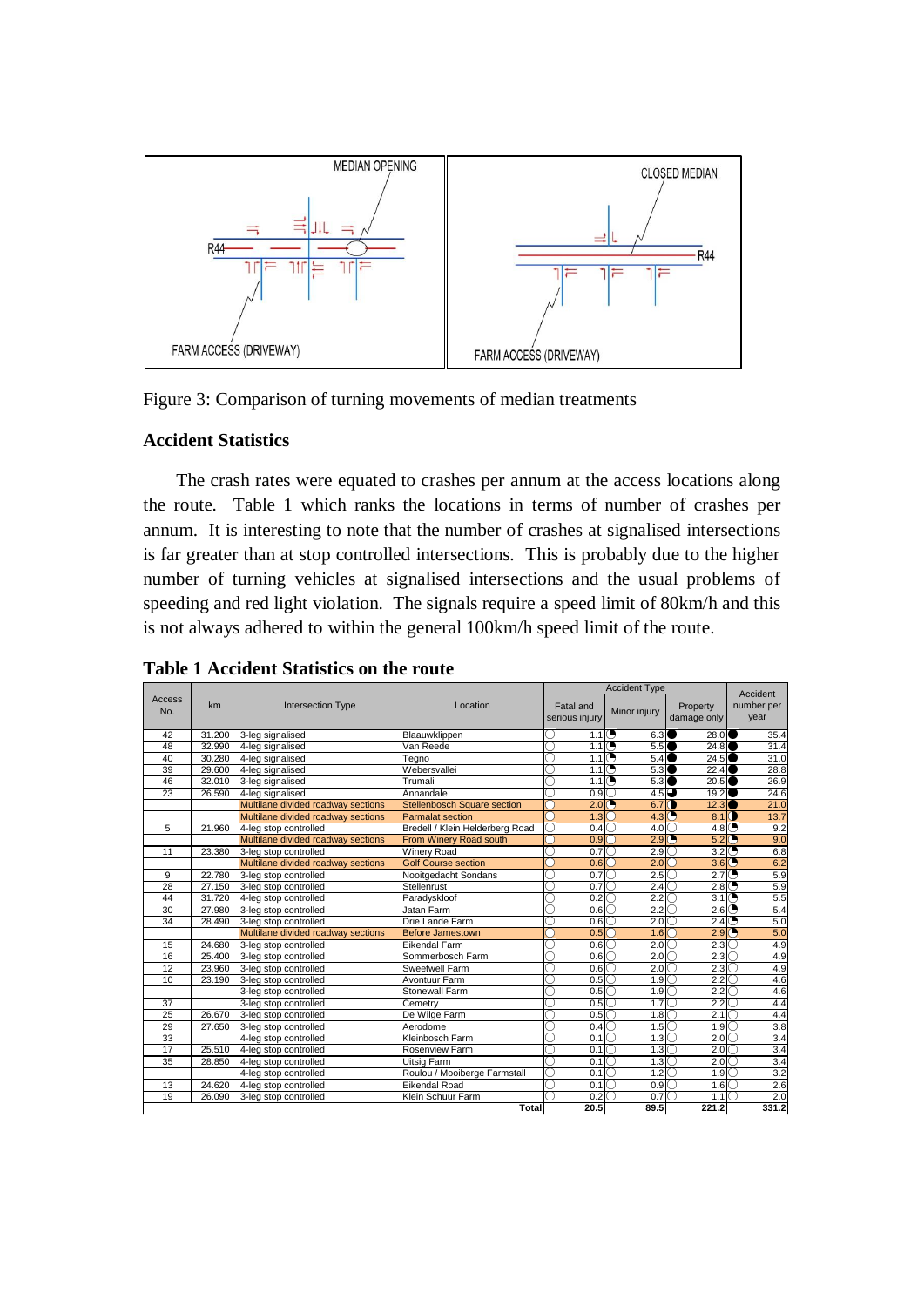#### **Environmental Impact Assessment (EIA)**

The project was subjected to vigorous EIA regulations and included a number of specialist studies most important of which was the Economic Study which found the proposed project solution to be robust in terms of the indicators such as net present value (NPV), benefit cost ratio (BCR) and internal rate of return (IRR).

In Table 2, the four alternatives arising from the public participation process are compared. Alterative 1 is the two roundabout interchanges, Alternative 2 is the two roundabout interchanges with turning lane and signal improvements towards Stellenbosch, Alternative 3 is the two below ground roundabout interchanges with signal improvements and finally Alternative 4 is the below ground diamond interchanges with signal improvements.

Alternative 1 shows the cost of the project reflected as R317,1m and the benefits at R550,2m and the resultant BCR of 1.73 and the IRR of 16% and NPV of R233m. If one takes signalised intersection improvements into account for the signals entering Stellenbosch then the results for Alternative 2 improve to a BCR of 2.01, IRR of 18% and NPV of R377m, which is the best alternative from an economic point of view.

|                                                                         | Alternative 1                                                                 | <b>Alternative 2</b><br>Alternative 3                                    |                                                                                                    | Alternative 4                                                                                          |  |
|-------------------------------------------------------------------------|-------------------------------------------------------------------------------|--------------------------------------------------------------------------|----------------------------------------------------------------------------------------------------|--------------------------------------------------------------------------------------------------------|--|
| <b>Present Value of</b><br><b>Costs and Benefits</b><br>Rm. 2013 prices | Two Grade<br>Seperated<br><b>Roundabouts</b><br>(GSRs) <u>Above</u><br>Ground | Two GSRs<br><u>Above</u> Ground<br>Plus Lane &<br>Signal<br>Improvements | <b>Two GSRs</b><br><b>Below Ground</b><br>Plus Lane &<br>Signal<br>Improvements<br><b>30% Rock</b> | <b>Two Diamonds</b><br><b>Below Ground</b><br>Plus Lane &<br>Signal<br>Improvements<br><b>30% Rock</b> |  |
| Costs                                                                   |                                                                               |                                                                          |                                                                                                    |                                                                                                        |  |
| Initial Capital Costs                                                   | 156.7                                                                         | 207.7                                                                    | 354.6                                                                                              | 276.8                                                                                                  |  |
| Land Acquisition                                                        | 6.1                                                                           | 6.1                                                                      | 6.1                                                                                                | 6.1                                                                                                    |  |
| Maintenance Costs                                                       | 7.9                                                                           | 10.4                                                                     | 12.0                                                                                               | 12.3                                                                                                   |  |
| <b>Professional Fees</b>                                                | 24.9                                                                          | 33.0                                                                     | 55.5                                                                                               | 43.8                                                                                                   |  |
| Additional Travel                                                       | 121.6                                                                         | 116.8                                                                    | 116.8                                                                                              | 116.8                                                                                                  |  |
| <b>Total Costs</b>                                                      | 317.1                                                                         | 374.1                                                                    | 545.0                                                                                              | 455.7                                                                                                  |  |
| <b>Benefits</b>                                                         |                                                                               |                                                                          |                                                                                                    |                                                                                                        |  |
| Time Savings                                                            | 245.5                                                                         | 442.0                                                                    | 442.0                                                                                              | 442.0                                                                                                  |  |
| Accident Savings                                                        | 295.8                                                                         | 293.0                                                                    | 293.0                                                                                              | 293.0                                                                                                  |  |
| Reduced Emissions                                                       | 8.9                                                                           | 16.0                                                                     | 16.0                                                                                               | 16.0                                                                                                   |  |
| <b>Total Benefits</b>                                                   | 550.2                                                                         | 751.0                                                                    | 751.0                                                                                              | 751.0                                                                                                  |  |
| <b>NPV</b>                                                              | 233.0                                                                         | 377.0                                                                    | 206.0                                                                                              | 295.3                                                                                                  |  |
| <b>BCR</b>                                                              | 1.73                                                                          | 2.01                                                                     | 1.38                                                                                               | 1.65                                                                                                   |  |
| <b>IRR</b>                                                              | 16%                                                                           | 18%                                                                      | 12%                                                                                                | 14%                                                                                                    |  |

#### **Table 2. Results of the Benefit Cost Analysis**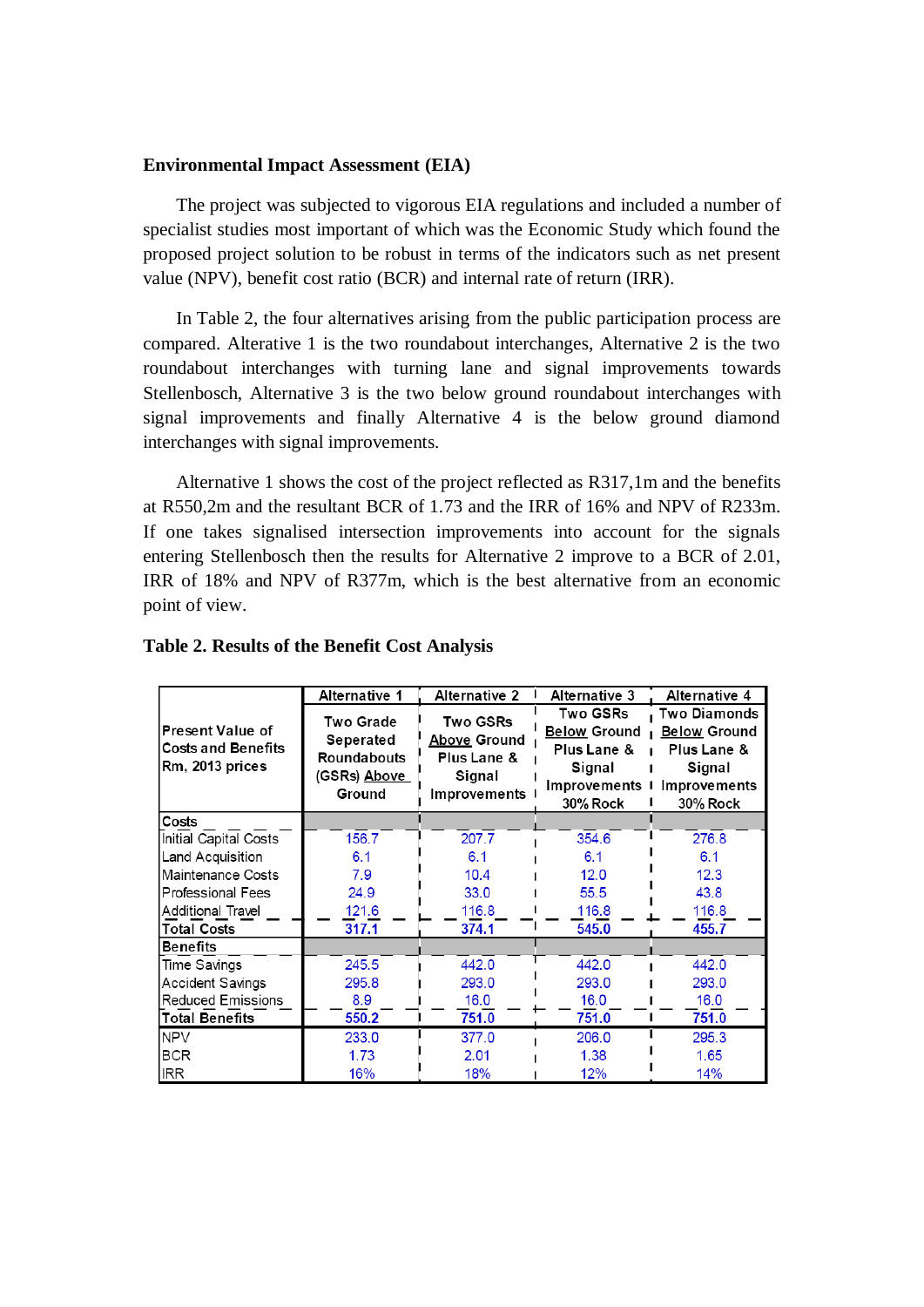Other specialist studies included a botanical survey, freshwater assessment, groundwater specialist study, heritage study and visual assessment. A substantial public participation process ensued with open days and public meetings with fairly strong objection from directly affected land owners and interest groups in the area.

The visual impacts of the proposed roundabout interchanges were assessed and found to be of medium to high impact before mitigation and medium after mitigation. The possibility of placing the interchanges below ground was investigated and found to be significantly more expensive due to excavation costs and the unknown percentage of rock to be encountered.

The EIA found that Alternative 2 shown in Table 2 consisting of two grade separated roundabouts plus lane and signal improvements towards Stellenbosch to be the most effective alternative.

Figure 4 below is an aerial perspective of the proposed roundabout interchange at Annandale Road which shows the traffic on the R44 going under the roundabout. The main point being that the through traffic is unimpeded and the turning movements are all safely accommodated in a roundabout with inherent traffic calming properties. The roundabout also deals most effectively with the U-Turns that need to take place as a result of the closed median regime.



**Figure 4. Aerial perspective of proposed roundabout interchange**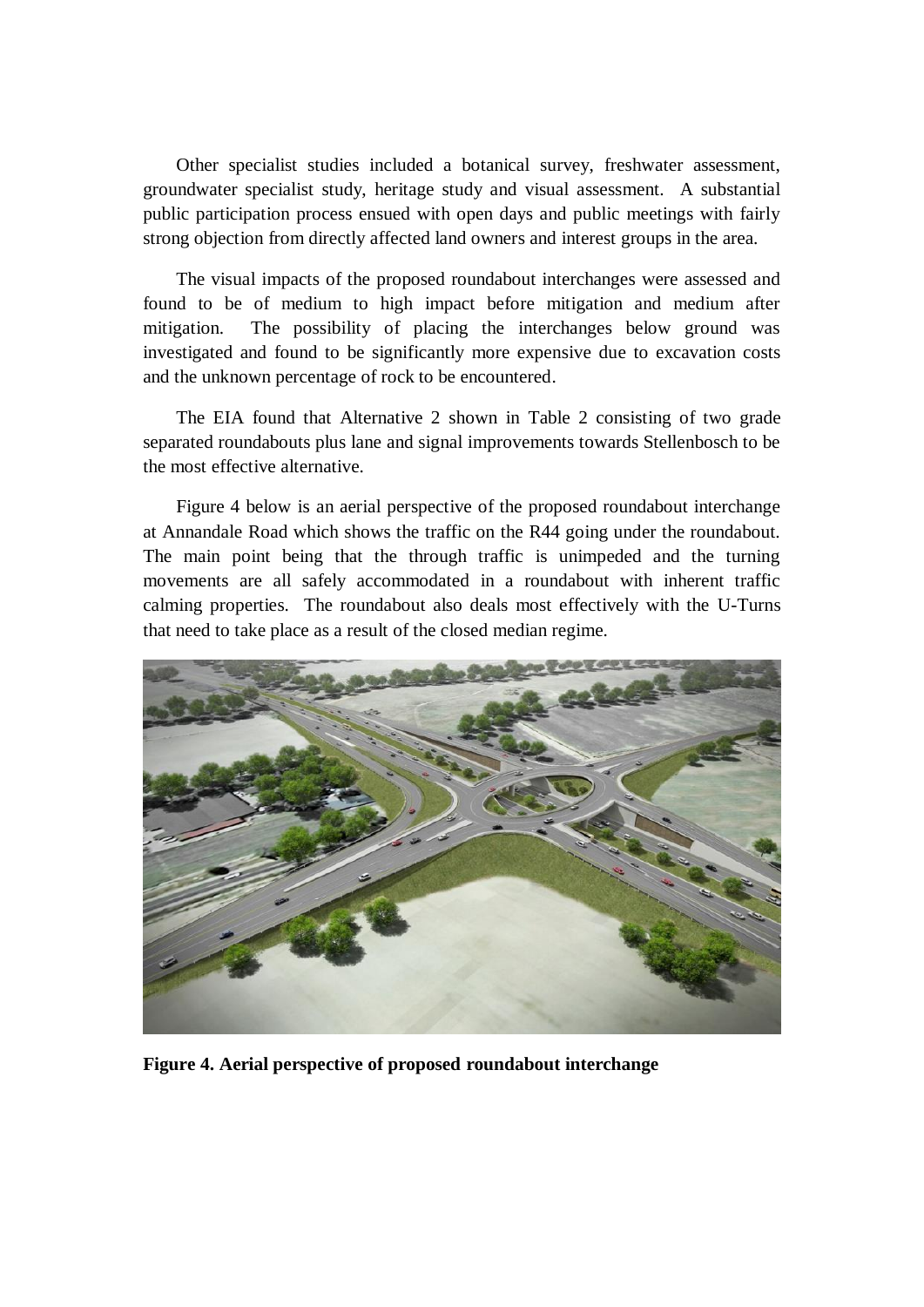## **CONCLUSIONS**

There are numerous lessons to be learned from this project which focusses on road safety and LOS improvements to a high mobility dual carriageway corridor.

First the access management principle of reducing the number of conflicts in order to improve road safety is applied. This is achieved by closing the median openings and thus eliminating all the risks associated with the predominantly right turn manoeuvres and accommodating U-Turns at roundabout interchanges and associated infrastructure improvements.

Second the following quote sums up the importance of roundabouts on corridor routes as compared to signalised intersections. This quote encapsulates the essence of the project and is a profound way of concluding that the project is well aligned with established access management principles.

*"On a corridor level, roundabouts create more access management opportunities compared to signalized intersections. One key differentiating consideration between corridor types may be safety at midblock access points. Opportunities to use roundabout U turning qualities could potentially eliminate right turns to or from driveways along the corridor. Reducing turns at driveways would reduce vehicle conflicts at these locations and positively influence overall corridor safety performance."* (NCHRP 772)

Third, corridors with closed medians have been found to have lower accident rates than those with median openings. This is largely due the reduced number of conflicting movements at these locations and speaks to the access management principle of reducing the number of conflicts in order to improve road safety.

Whilst the project is still in the basic assessment phase it is difficult to satisfy all the stakeholders as the project becomes politicised. There is a perceived negative visual impact on the cultural and historical landscape for the Stellenbosch Winelands district, which is difficult to counter and hence the exploration of below ground interchanges was considered.

Large projects of this nature always tend to become contentious to the few directly interested and affected parties without considering the rest of the population who have a right to a safe and efficient road environment.